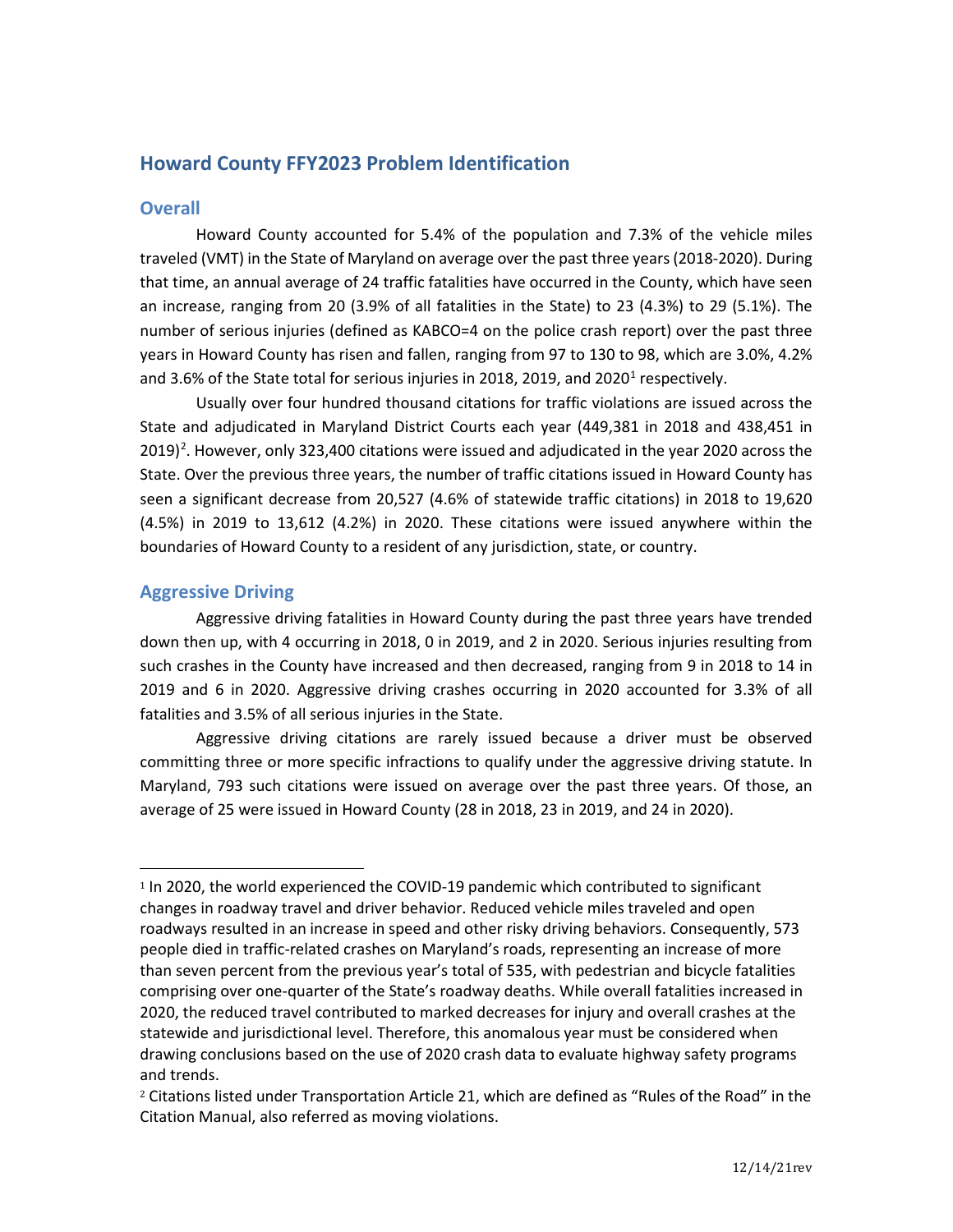### **Distracted Driving**

Since 2018, there have been an annual average of about 10 distracted driving fatalities occurring in Howard County. In 2020, distracted driving in the County added 12 deaths to the State's distracted driving fatalities, a point on a trend that has leveled after an increase over the previous three years (8 in 2018 and 11 in 2019). Serious injuries resulting from distracted driving crashes in the County have been alternating over the past three years, from 52 in 2018 (3.3% of all distracted driving serious injuries in the State) to 59 in 2019 (3.9% of all) to 35 in 2020 (2.9% of all). In 2020, 41.4% of all fatalities and 35.7% of all serious injuries recorded in Howard County resulted from distracted driving crashes.

Distracted driving citations issued in Maryland during the past three years have decreased significantly, ranging from 33,655 in 2018 to 33,978 in 2019 and 19,450 in 2020. During the same period, distracted driving citations issued in Howard County have steeply decreased, ranging from 3,365 in 2018 to 3,261 in 2019 and 1,139 in 2020. As a proportion of the distracted driving citations issued statewide, those handed out in the County accounted for 10.0% in 2018, 9.6% in 2019 and 5.9% in 2020.

### **Impaired Driving**

Over the past three years, an average of 7 impaired driving fatalities occurred per year in Howard County. Fatalities from such crashes have remained almost steady, ranging from 7 (5.0% of all impaired driving fatalities in Maryland) in 2018 to 6 (3.9% of all) in 2019 to 8 (6.6% of all) in 2020. Serious injuries resulting from such crashes in the County over the same time period have trended up then down, ranging from 15 in 2018 (3.2% of all impaired driving serious injuries in the State) to 30 in 2019 (6.2% of all) to 8 in 2020 (1.8% of all). In 2020, 27.6% of all fatalities and 8.2% of all serious injuries in Howard County resulted from impaired driving crashes, compared to 21.1% of all fatalities and 16.4% of all serious injuries from impaired driving crashes occurring throughout the State.

Impaired driving relates to driving while impaired by alcohol and/or drugs or controlled dangerous substances. Several citations may be issued at the point of an encounter with an impaired driver. Therefore, all judicial figures related to impaired driving will be quantified using arrests, not individual citations. Impaired driving arrests have steeply decreased in Maryland over the past three years, from 18,403 in 2018 to 18,279 in 2019 to 13,651 in 2020. During the same period, impaired driving arrests have seen a significant decrease in Howard County, ranging from 821 in 2018 to 776 in 2019 to 420 in 2020. As a proportion of impaired driving arrests in the State, the number of impaired driving arrests in the County accounted for 4.5% in 2018, 4.2% in 2019, and 3.1% in 2020. Of the impaired arrests in the County in 2020, 1.9% were of older drivers (ages 65+) while 3.3% were of younger drivers (ages 16-20).

### **Speeding**

During the past three years, Howard County averaged 5 speeding related fatalities per year, which have seen an increase over that time: 4 in 2018, 5 in 2019 and 7 in 2020. Serious injuries resulting from such crashes in the County over the past three years have stayed about the same, ranging from 15 in 2018 to 14 in 2019 and 16 in 2020. In 2020, 6.4% of statewide speeding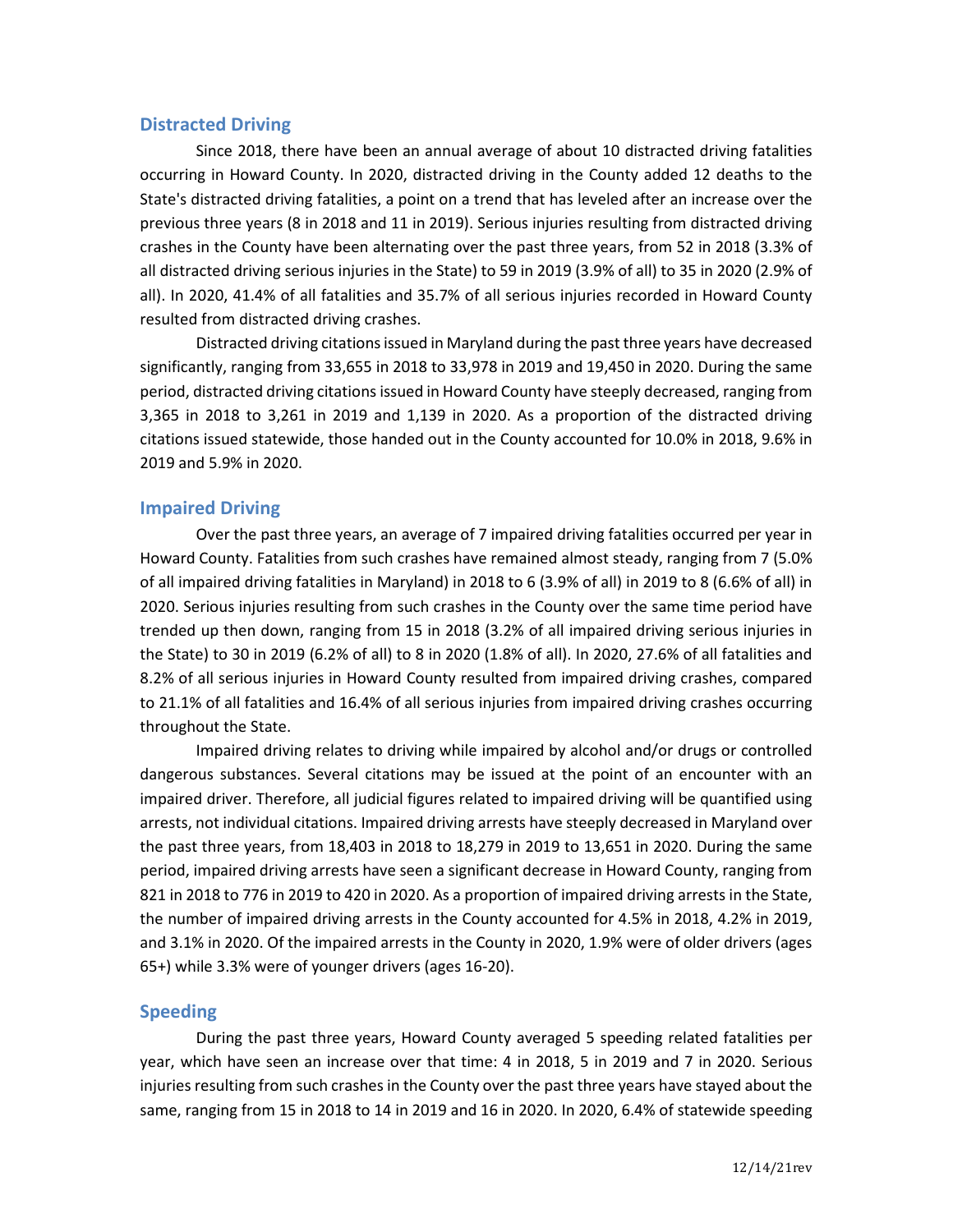related fatalities and 5.4% of statewide speeding related serious injuries resulted from crashes in Howard County. Over the same year, 24.1% of all fatalities and 16.3% of all serious injuries recorded in Howard County were the result of crashes involving driving speed.

Speeding citations are very common even though those adjudicated through the District Court do not include automated enforcement. Speeding citations issued in Howard County have decreased over the past three years, with 9,775 (5.0% of statewide speeding citations), 9,722 (5.3% of statewide), and 8,234 (5.4% of all) issued in 2018, 2019, and 2020, respectively. Statewide speeding citations have steeply decreased over the same three years: 195,649, 182,213, and 151,419. Speeding citations comprised 60.5% of all Howard County citations in 2020.

#### **Non-motorists**

Non-motorists are defined here as pedestrians (on foot) and bicyclists. Pedestrian fatalities in Howard County have oscillated over the previous three years, from 6 (2018) to 2 (2019) to 6 (2020), while serious injuries have fallen and plateaued, ranging from 14 (2018) to 12 (2019) to 11 (2020). The occurrence of bicyclist fatalities in Howard County has been rare, with 0 in 2018, 0 in 2019, and 0 in 2020, while serious injuries to bicyclists have risen and plateaued, ranging from 0 in 2018 to 5 in 2019 to 5 in 2020.

Very few non-motorist citations are issued throughout the State, to either the pedestrian or the motor vehicle driver. Typically, more violations are issued to drivers, and in Howard County 8 were issued to drivers against pedestrians or bicyclists in 2020, while 4 were issued to pedestrians or bicyclists that year. As a proportion of statewide totals (933 and 235), those numbers represent 0.9% and 1.7%, respectively, in 2020.

### **Motorcycles**

Motorcycle rider fatalities have increased over the past three years in Howard County, ranging from 1 (2018) to 1 (2019) to 4 (2020). Serious injuries to motorcyclists have fluctuated, ranging from 13 (2018) to 9 (2019) to 15 (2020). The 2020 figures account for 5.1% of motorcycle rider fatalities and 4.8% of rider serious injuries that occurred in the State.

Maryland has had a universal helmet law in place for several decades, consequently the incidence of unhelmeted motorcyclists involved in a crash is low. The State has averaged 7 unhelmeted motorcycle rider fatalities per year over the past three years, therefore, unhelmeted motorcycle fatalities in Howard County have been rare (an average of 0 per year). However, 1 seriously injured rider in Howard County was unhelmeted in 2020, which is 1.1% of the State total (compared to 2 in 2018 and 3 in 2019).

#### **Older Drivers**

In Maryland, older driver safety programs focus on drivers of age 65 years or older. The data presented here on fatalities and serious injuries include any person involved in a crash with an older driver. Older drivers were involved in crashes that resulted in an average of 94 fatalities in Maryland each year (85 in 2018, 105 in 2019 and 91 in 2020). During that time, serious injuries resulting from these crashes in Maryland have seen a significant decrease, ranging from 518 in 2018 to 512 in 2019 to 381 in 2020. Fatal crashes involving older drivers in Howard County